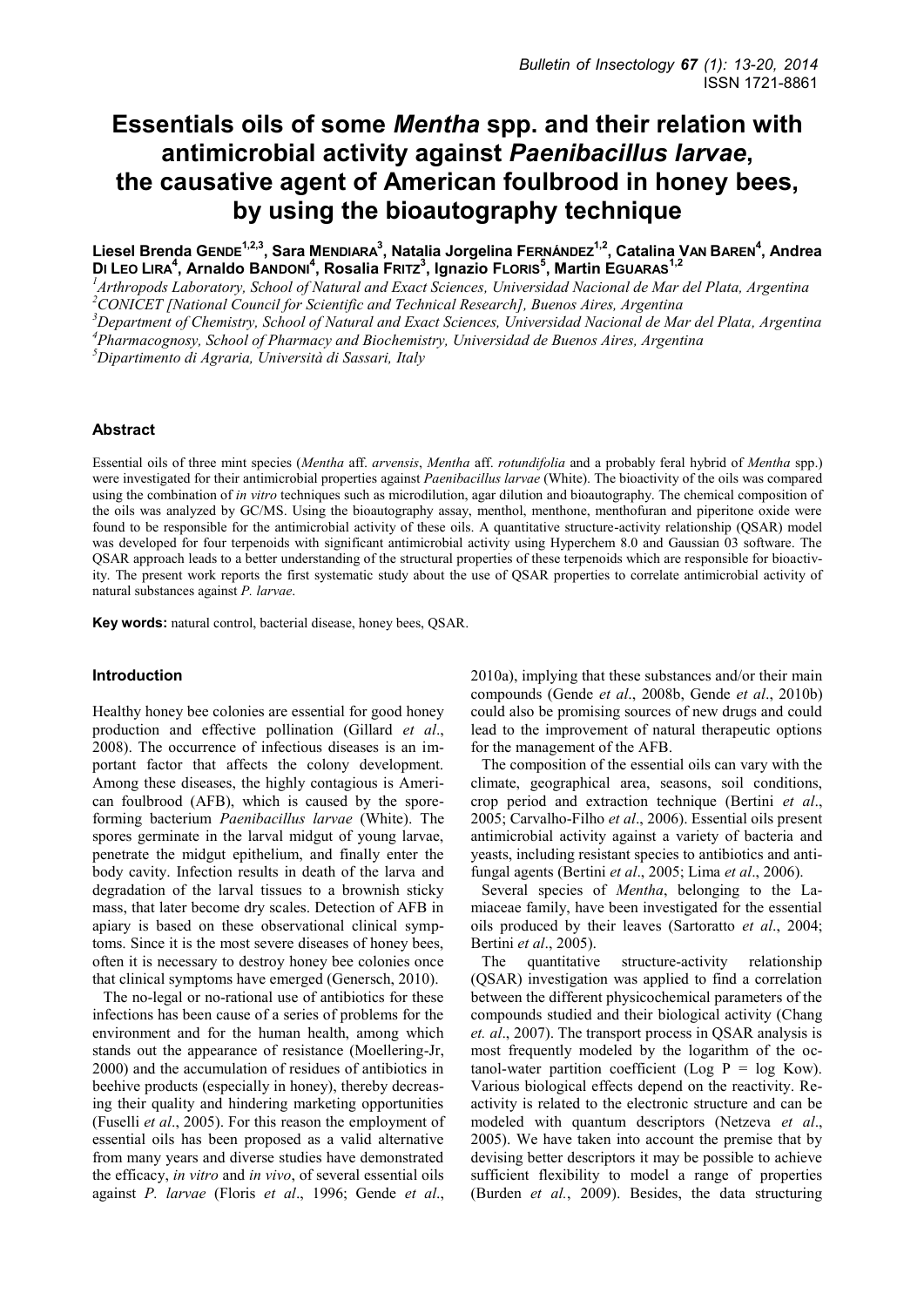proved that exist a relationship between the molecular structures of the essential oil compounds and their antimicrobial activity (Voda *et al*., 2004).

This investigation concerns the antimicrobial screening of three *Mentha* spp. oils using different bioassay techniques in combination. The antimicrobial activities of the oils were determined and compared by using techniques such as microdilution and bioautography agar overlay methods. The aim of this study was to determine the antibacterial activity of the principal compounds of *Mentha* spp. essential oils against *P. larvae* and also to develop a set of physicochemical properties in order to characterize these compounds. In addition, the characterization with QSAR properties was developed for the first time in a systematic study about the use of QSAR properties to correlate antimicrobial activity of natural substances against *P. larvae*.

# **Materials and methods**

## Plant material and essential oil extraction

Samples of leaves from *Mentha* spp. were collected in Colinas Verdes (37°54'S; 57°49'W), Buenos Aires Province, Argentina, in summer. Specimens were classified with the collaboration of the chair of Vascular plants, Facultad de Ciencias Exactas y Naturales, Universidad Nacional de Mar del Plata. The vegetal material was determined and called as *Mentha* A (*Mentha* aff. *arvensis*), *Mentha* B (*Mentha* sp. probably a feral hybrid) and *Mentha* C (*Mentha* aff. *rotundifolia*). The fresh plant material has been dried prior to distillation (20-27 °C and  $\sim$  20% RH); and the essential oils from dried leaves were obtained by hydro-distillation for 2 h using a Clevenger-type apparatus (Richard *et al*., 1992). An average of 100 g of leaves was used in each experiment, and several distillations were performed until the volume required to run all trials was reached. The oils were dried over anhydrous sodium sulphate and stored in screw-capped dark glass vials at 5-8 °C until further testing.

# Essential oil analyses

The oils were analyzed by CG-FID-MS, using a Perkin Elmer Clarus 500 model chromatograph equipped with an Autosampler installed on a single split/splitless injector (split ratio: 1:100) connected, through a flow divisor, to two capillary columns (fused silica, 60 m  $\times$  0.25 mm i.d., 0.25 μm film thickness) coated with: a) polyethylenglycol (MW aprox. 20,000) (DB-Wax, J&W Scientific) and b) 5% phenyl-95% dimethylpolysiloxane (DB-5, J&W Scientific). The polar column was connected to a FID detector, and the nonpolar column to a FID detector and to an MS quadrupole detector (70 eV), using a vent system (MSVent™). Operating conditions were as follows: the carrier gas was helium (constant flow: 1.87 ml/min); and oven temperature was programmed at an initial temperature of 90 °C, increased at a rate of 3 °C/min to 225 °C, and maintained for 15 min. The injector and FID detectors temperatures were set at 255 and 275 °C, respectively; transfer line at 180 °C. The ion source temperature was of 150 °C, and the acquisition mass range of 40-300 m/z. Quantitative data were determined from the respective minor response of both FID area values, and expressed as percentages calculated from the peak-area percentage. Oil components were identified by comparing their retention indices to C6-C20 alkanes on both columns, and their mass spectral data to that from electronic libraries (Adams, 2007; Wiley, 2006), in house library, co-chromatography with standards and to data published in the literature.

Essential oils were subjected to ultraviolet-visible (UV-vis) spectroscopy at a concentration of 200 ppm for *Mentha* A and B and 20 ppm for *Mentha* C in ethanol (Montes, 1981) using a Shimadzu UV-2101PC scanning spectrophotometer.

The infrared spectroscopy of the samples was recorded as a thin liquid film on NaCl windows with FTIR Mattson, model Genesis II spectrophotometer. The spectra were accumulated from eight scans measured with a resolution of 2  $cm^{-1}$  in the range of 500- $4,500$  cm<sup>-1</sup>.

The thin layer chromatography (TLC) of the essential oils was performed on silica gel plates (0.2 mm Kieselgel 60 F254, Merck). A plate was used for the bioautography as described below, the mint oils were applied to two TLC plates using an aliquot of 5 μL (using Drummond micro-capillaries), and developed (93:7 toluene/ethyl acetate), and the other was revealed by spraying with sulphuric acid in ethanol, and later with vanillin in ethanol, followed by heating at 110 °C (Wagner and Bladt, 1996). The Rf measures were determined by triplicate analyses for each oil.

The yields of the essential oils were calculated. Density to 20 °C and the refractive index were also determined.

# Antimicrobial activity

Bacterial strains of *P. larvae* were isolated from brood combs of beehives with clinical symptoms of AFB in six Argentinian localities: Cobo, Necochea, Entre Rios, Vidal, Mar del Plata and Coyunco. Isolations were achieved on MYPGP agar (with 9 µg/mL of nalidixic acid; 5-10% of  $CO<sub>2</sub>$ ), strains were identified using biochemical tests (Alippi, 1992) and tests based on PCR and restriction fragment analysis of the 16S rRNA genes (rDNA) (D'Alessandro *et al*., 2006).

Pure strains were maintained on MYPGP agar with 15% v/v glycerol until used.

Vegetative cells of *P. larvae* previously cultivated on MYPGP agar for 48 h at  $35 \pm 0.5$  °C were suspended in double distilled sterile water, and the suspension was standardized according to FDA method (1998). Concentration was adjusted to 0.5 of Mac Farland scale for measuring antimicrobial activity with serial dilution.

The minimal inhibitory concentration (MIC) (Lennette *et al*., 1987), was directly evaluated by turbidity observation. The oils were emulsified in water adding  $8\%$  (v/v) propylene glycol (1, 2-propanediol, The Merck Index, 1996). For broth microdilution, 100 μl of MYT broth (Gende *et al*., 2008a) and microbial biomass suspension was added to each serial dilution. Final serial dilution concentrations ranged between 2,000-12.5 μg/mL. Posi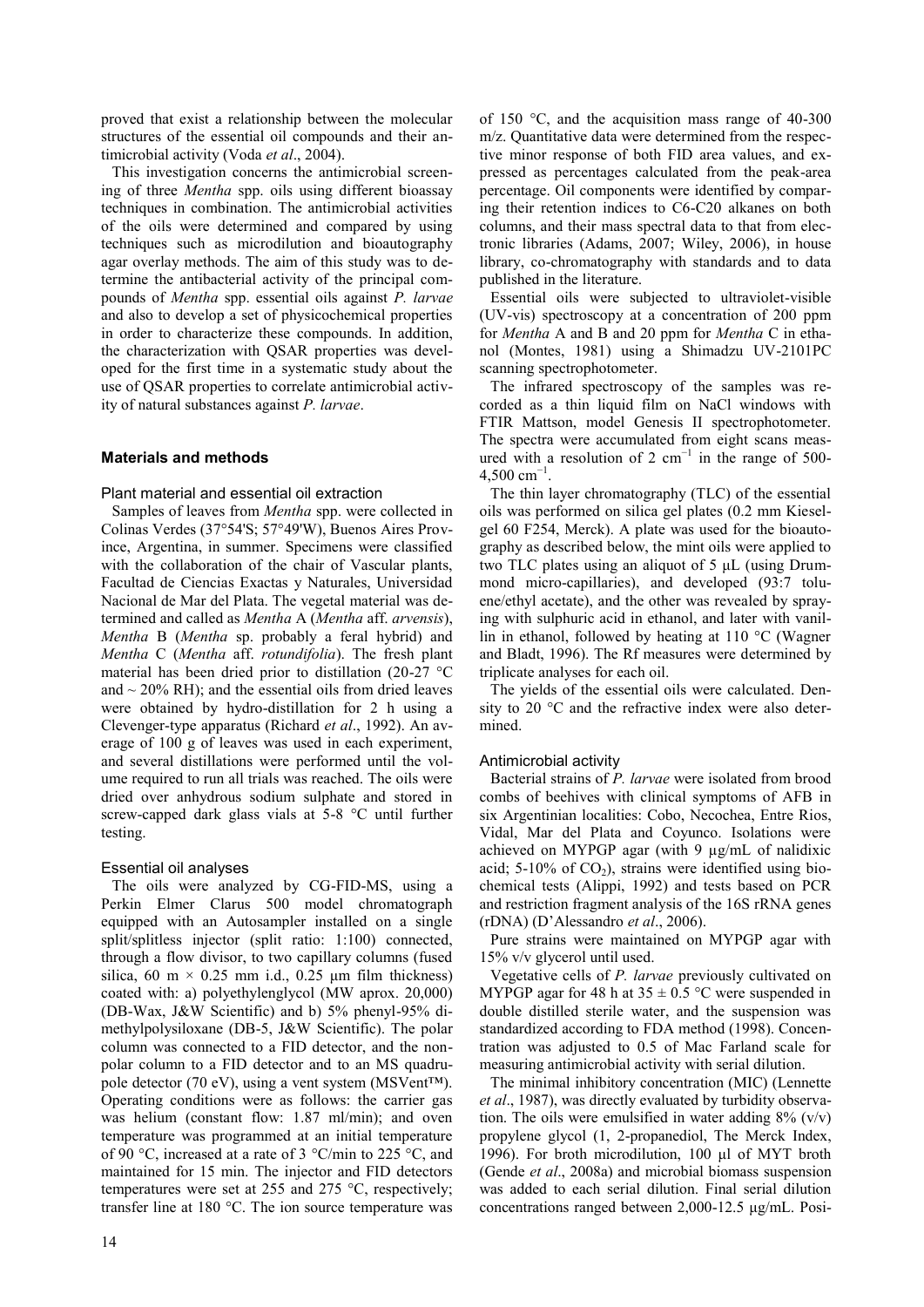tive and negative controls (with microorganisms and water, respectively) were used. Microtiter plates were incubated at  $35 \pm 0.5$  °C for 48 h so as to determine MIC values. Antimicrobial activity was tested by triplicate analyses for oil and strains. The MICs of oxytetracycline were also determined in parallel experiments as a way to control tested microorganisms sensitivity.

Minimal bactericide concentration (MBC) was specified. To that end, 100 μL were transferred from MIC negative tubes to MYPGP solid agar (Dingman and Stahly, 1983), and incubated at  $35 \pm 0.5$  °C under microaerobic conditions for 48 h in order to delimit MBC values. The antimicrobial activities were determined by quintupled analyses for oil and strains.

Bioautography technique was employed to define the active constituents (Iskan *et al*., 2002). Bacterial suspension was adjusted to 2 of Mac Farland scale. Twenty millilitres of MYPGP medium were poured on TLC plates (not previously revealed) placed in Petri dishes; microbial suspension was placed on the medium and incubated at  $35 \pm 0.5$  °C for 48 h under microaerobic conditions. Microbial growth inhibition was determined by measuring the area of the inhibition zones after being revealed with a triphenyl tetrazolium chloride solution to 5% w/v in water. Bacteria reduced tetrazolium salt through dehydrogenase activity and produced intensely coloured formazan, as reported by Eloff (1998). The inhibition area was observed and classified as  $0, -$ , + in line with the length area of the chromatographical spot. Triplicate analyses were performed to determine oil and strains antimicrobial activity by bioautography.

Identified compounds by TLC that showed antibacterial activity in the bioautographic method were chosen for QSAR analysis.

Computational chemistry was used to study the chemical structures selected. Geometry optimizations were performed in all the cases (Foresman, 1996).

The semi-empirical method AM1 and the Polak Ribiere optimizer, implemented in the program Hyperchem (Hyperchem 8.0 software, Hypercube Inc.) were used. The QSAR properties (Log P, Refractivity, Polarizability, Volume and the Surface area) were obtained. Also, other descriptors are shown: binding energy, heat of formation, dipolar moment, ionization energy and electron affinity.

Gaussian (Frisch *et al*., 2004) offers an entire range of electronic structure methods, the DFT (density functional methods) include the effect of electron correlation and are more accurate. The B3LYP/6-31G (d) level was applied. The following items were extracted: (n,n), which is the distance between non polar groups; (n,O) and (O,n), which are the distances between non polar groups and oxygen atom (in the case of piperitone oxide, the oxygen in the keto group was considered); μ, dipolar moment (Debye); IE, ionization energy (eV, electron volt); EA, electron affinity (eV, electron volt); Atomic Charge O, atomic charge in oxygen atom (with hydrogens summed into heavy atoms).

Molden (Molecular Structure Editor) a visualization program was used (Schaftenaar, 1991). With Molden we can build the designs of the respective molecules from previously optimized geometries.

**Table 1.** Relative % peak area of *Mentha* spp. essential oils. The oils were analyzed on DB-Wax column and DB-5 column, J & W Scientific.

| Compounds                 |      | Mentha A Mentha B Mentha C |      |
|---------------------------|------|----------------------------|------|
| $\alpha$ pinene           | 0.3  |                            | 1.0  |
| $\alpha$ pinene + thujeno |      | 1.3                        |      |
| $\beta$ pinene            | 0.3  | 1.4                        | 1.7  |
| sabinene                  | 0.1  | 0.8                        | 0.7  |
| myrcene                   |      | 0.4                        | 4.7  |
| limonene                  | 0.4  | 3.6                        | 2.7  |
| 1,8-cineol                | 0.1  | 5.3                        | 9.8  |
| $cis \beta$ ocimene       |      | 0.2                        | 0.3  |
| p-cymene                  |      | 0.1                        | 0.3  |
| 3-octanol                 | 0.3  | 0.3                        | 0.2  |
| menthone                  | 10.5 | 8.6                        |      |
| isomenthone               | 4.3  | 2.1                        |      |
| neomenthol                | 1.4  | 0.9                        |      |
| terpinen-4-ol             |      | 0.2                        | 0.7  |
| menthol                   | 73.6 | 34.5                       | 0.5  |
| menthyl acetate           | 1.7  | 1.3                        |      |
| $\beta$ caryophyllene     |      | 1.2                        | 2.3  |
| linalool                  |      | 2.0                        | 0.2  |
| linalyl acetate           |      | 2.2                        |      |
| piperitenone              |      | 1.0                        | 0.3  |
| piperitone epoxide        |      |                            | 0.7  |
| $\beta$ farnesene         |      |                            | 0.3  |
| pulegone                  | 1.2  | 4.4                        |      |
| caryophyllene oxide       | 0.4  |                            | 0.8  |
| piperitone                | 1.6  | 1.0                        | 0.3  |
| piperitone oxide          |      | 0.4                        | 63.6 |
| menthofuran               |      | 19.0                       |      |
| carvone                   |      | 2.6                        |      |
| borneol                   |      | 0.5                        |      |
| $\alpha$ terpineol        |      | 0.4                        |      |

#### Statistical analysis

A cluster analysis, as statistical study, was carried out using the BioEstat 5.0 software package in order to determine the relationship between the different samples of *Mentha* spp. using the minimal inhibitory concentration (MIC) in µg/mL. Euclidean distance was selected as a measure of similarity, and the unweighted pairgroup method with arithmetic average (UPGMA) was used for cluster definition.

#### **Results and discussion**

#### Characteristic of mint essential oils

The main compounds of the essential oils extracted from the different plant species studied are given in table 1. *Mentha* A and *Mentha* B showed menthol as main compound in their composition; while piperitone oxide was present as a predominant component in *Mentha* C essential oil.

The yield (Y) and physicochemical properties as density (D) and refraction indexes (RI) at 20 °C for *Mentha* A and *Mentha* B essential oils data were  $Y = 2.5 - 2.7\%$ and 0.5-1.5% v/w, density = 0.89 g/mL (20 °C, the same value for both samples),  $RI = 1.4600$  and 1.4690, respec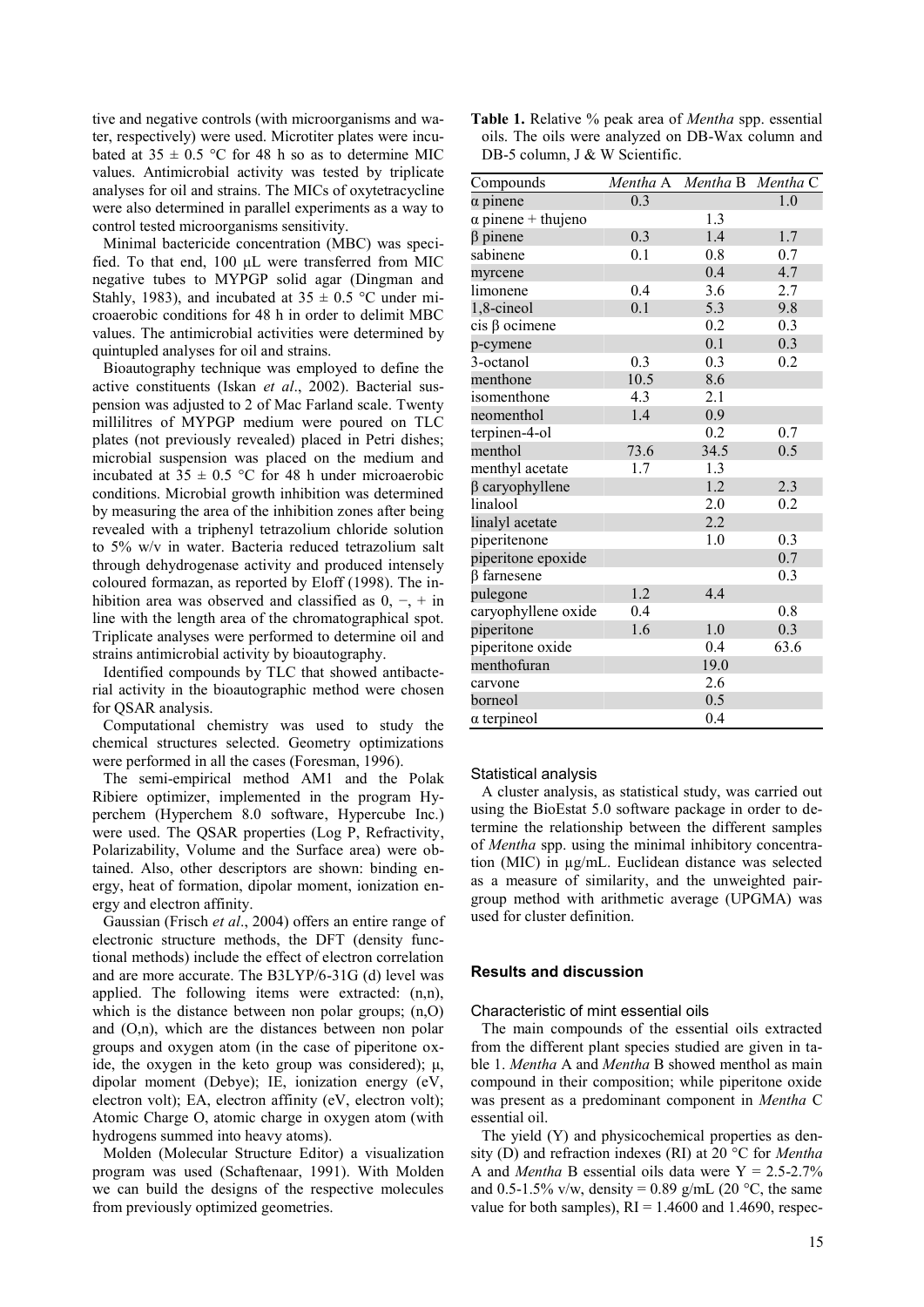tively. While for *Mentha* C these values were as follows: Yield 1.9-2.5% v/w, a density of 1.06 g/mL (20  $^{\circ}$ C), a refraction index of 1.4920.

UV spectra were displayed, a difference in the UV absorption curves of *Mentha* A and *Mentha* B in relation to *Mentha* C essential oils was observed. *Mentha* C showed a peak absorbance at 260 nm, absent in the other two oils spectra (data not shown).

On infrared spectra, *Mentha* A and *Mentha* B showed the same bands pattern for both oils (data not shown), varying the intensity of the picks. It could be observed that *Mentha* C essential oil did not present the characteristic band of the OH group between 3,200 and 3,600 cm<sup>−</sup><sup>1</sup> , indicating the absence of this functional group in this essential oil.

# Antimicrobial activity of mint essential oils and their components

Table 2 shows the MIC and MBC range values for the six strains of *P. larvae* in the presence of *Mentha* A, *Mentha* B and *Mentha* C essential oils.

Statistical analysis, through the Euclidean distance, revealed the similarity in the antimicrobial activity between *Mentha* B and *Mentha* C essential oils in relation with *Mentha* A (data not shown).

Until now only Alippi *et al*. (1996) studied *Mentha piperita* against *P. larvae*, while there were no reported trials of other *Mentha* ssp. essential oils against this honeybee pathogen. In the present study, *Mentha* B es-

sential oil had the greatest inhibitory effect on the growth of *P. larvae* in relation with other *Mentha* species studied.

On silica gel thin-layer chromatograms, essential oils were separated into bands according with their composition. Results of Rf distances for the three oils are shown in table 3.

The bioautography aided in the identification of the antimicrobial active component. This assay was applied to all essential oils using *P. larvae* strains. This experiment showed inhibition zones corresponding to menthol (on 83.3% of the bacterial isolates) and menthone (on 33.3%) for *Mentha* A essential oil; menthol, menthofuran (in all of the isolates) and menthone (66.6%) for *Mentha* B and piperitone oxide (in all of the isolates, 4 with inhibitory activity equal to chromatographic spot) for *Mentha* C, in comparison with the other compounds identified by TLC technique. Table 3 shows the results obtained for the main components in the tests of antimicrobial activity against *P. larvae* strains from six different geographical origins (table 3).

The predominant component in *Mentha* B essential oil was menthol. The antibacterial effect of this substance was demonstrated by several authors (Bassolé *et al*., 2010; McKay and Blumberg, 2006). Menthol along with carvacrol and thymol showed the best antibacterial activity in the microdilution method against the three major pathogens of the cultivated button mushroom, *Agaricus bisporus* (Sokovic and van Griensven, 2006).

**Table 2.** Antimicrobial activity (expressed as MIC and MBC) of *Mentha* spp. essential oils against different *P. larvae* strains.

| Essential oils | Antimicrobial         | <i>Paenibacillus larvae</i> isolations |                |              |           |                |           |  |
|----------------|-----------------------|----------------------------------------|----------------|--------------|-----------|----------------|-----------|--|
|                | activity $(\mu g/mL)$ | $P$ .l Cb                              | <i>P.I</i> R88 | P.I ER       | P.IV      | $P \cdot l$ Tp | P.l Cy    |  |
| Mentha A       | MIC                   | 1800                                   | 1400-1600      | 1000         | 1400-1600 | 1200           | 1200-1400 |  |
|                | <b>MBC</b>            | <b>2000</b>                            | 1800-2000      | 1600         | 1800-2000 | 1800           | 1600-1800 |  |
| Mentha B       | MIC-                  | 600                                    | 600            | 600-700      | 700       | 700            | 600-700   |  |
|                | MBC.                  | 1000                                   | 1000-1200      | 1000         | 1200      | 1200           | 1000-1200 |  |
| Mentha C       | MIC.                  | 600-1000                               | 600            | $900 - 1000$ | 600       | 600-900        | 1000      |  |
|                | <b>MBC</b>            | 1600-1800                              | 1800-2000      | >2000        | 1800-2000 | >2000          | >2000     |  |

*P.l* Cb = Cobo; *P.l* R88 = Necochea; *P.l* ER = Entre Rios; *P.l* V = Vidal; *P.l* Tp = Mar del Plata; *P.l* Cy = Coyunco.

| Table 3. TLC spots data by bioautography method expressed as area of bacterial inhibition. |  |
|--------------------------------------------------------------------------------------------|--|
|--------------------------------------------------------------------------------------------|--|

| Essential oil |                     |          |               |          | Paenibacillus larvae isolations              |          |          |          |                |
|---------------|---------------------|----------|---------------|----------|----------------------------------------------|----------|----------|----------|----------------|
|               | Principal compounds | Rf-value | Colour band   | P.I Cb   | $P.l R88$ $P.l ER$ $P.l V$ $P.l Tp$ $P.l Cy$ |          |          |          |                |
|               | Menthol             | 0.45     | Blue          | 0        |                                              |          |          |          |                |
| Mentha A      | Menthone            | 0.70     | Blue-green    | $\Omega$ | $\theta$                                     |          | $\theta$ |          | $\theta$       |
|               | Iso-menthone        | 0.55     | Blue-green    | $\Omega$ | $\theta$                                     | $\theta$ | $\theta$ | $\Omega$ | $\overline{0}$ |
|               | Menthol             | 0.40     | Blue          |          |                                              |          |          |          |                |
| Mentha B      | Menthofuran         | 0.90     | Red-violet    |          |                                              |          |          |          |                |
|               | 1,8 cineol          | 0.40     | Blue          | 0        | $\theta$                                     | $\theta$ | 0        | 0        | 0              |
|               | Menthone            | 0.75     | Blue-green    |          |                                              |          | $\theta$ | $\Omega$ |                |
| Mentha C      | Piperitone oxide    | 0.60     | Yellow-orange | $^{+}$   | $+$                                          |          |          | $^{+}$   |                |
|               | 1,8-cineol          | 0.40     | Blue          | $\theta$ | $\theta$                                     | $\theta$ | $\theta$ | $\theta$ | $\theta$       |
|               | Myrcene             | 0.95     | Violet-blue   | 0        | $\Omega$                                     | $\theta$ | $\theta$ |          | 0              |

(0): No inhibitory activity; (−): Lesser inhibitory activity than chromatographic spot; (+): Inhibitory activity equal to chromatographic spot; *P.l* Cb = Cobo; *P.l* R88 = Necochea; *P.l* ER = Entre Rios; *P.l* V = Vidal; *P.l* Tp = Mar del Plata; *P.l* Cy = Coyunco.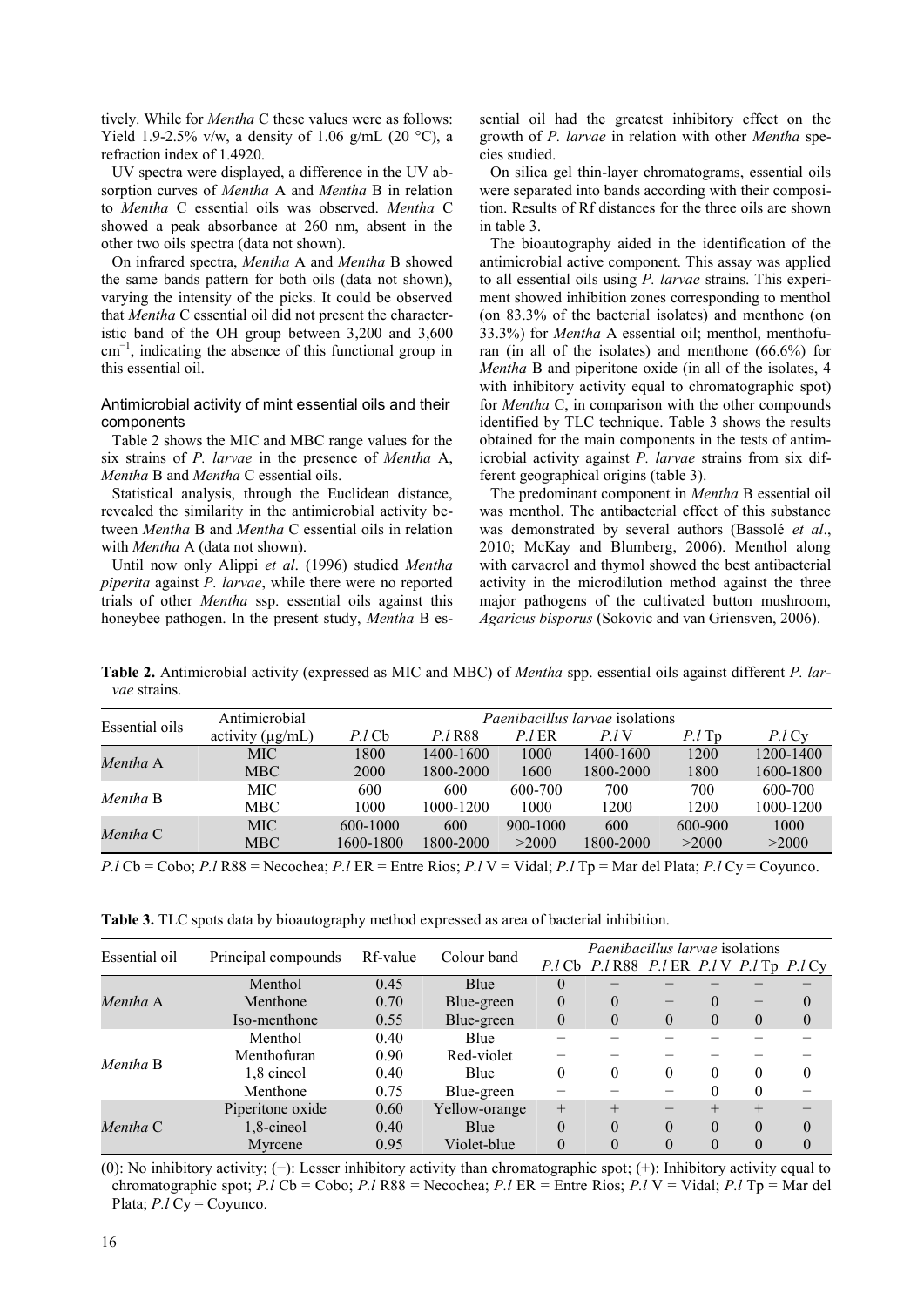On the other hand, Mahboubi and Haghi (2008) described that piperitone was one of the main components of essential of *Mentha pulegium* from plants of south Iran responsible for the effect on *Staphylococcus aureus*. Other study showed that piperitone completely inhibited *Aspergillus flavus* at low concentrations (Cárdenas-Ortega *et al*., 2005).

Data published by Maggiore *et al*. (2012) suggest that essential oils of *Mentha* spp., especially *M. pulegium* essential oil, could be a promising source of potential protoscolicidal agents.

Essential oils are complex mixtures of compounds with low molecular weights, but the antimicrobial effect of total oil is related to one or a few active ingredients (Maggiore *et al*., 2012). To try to find a relationship between the chemical structure and bioactivity we used quantitative structure-activity relationship (QSAR) properties as tool allowing to link this potential between the chemical structure and the bioactivity of a compound. We studied QSAR properties in menthol, menthone, piperitone oxide and menthofuran.

Investigations into the effects of terpenoids upon isolated bacterial membranes suggest that their activity is a function of the lipophilic properties of the constituent terpenes (Knobloch *et al*., 1986), the potency of their functional groups and their aqueous solubility (Knobloch *et al*., 1988). The lipophilicity of terpenoids indicates the ease with which they can pass across lipid membranes (Mazzatorta *et al*., 2005). The inhibitory action of these compounds is, in most cases, related to the hydrophobicity, which is expressed with the log P.

# Quantitative structure-activity relationship (QSAR)

The following QSAR properties were obtained: Log P, 1-octanol-water partition coefficient; R, refractivity; P, polarizability; V, volume and the surface area (table 4).

In table 5, other descriptors are shown: E, binding energy (kcal/mol); H, heat of formation (kcal/mol); μ, dipolar moment (Debye); IE, ionization energy (electron volt); EA, electron affinity (electron volt).

The following items were extracted, as showed in table 6: n, non polar group; O, oxygen;  $(n,n)$  = distance between non polar groups;  $(n,0)$  and  $(0,n)$  = distance between non polar groups and oxygen (in the case of piperitone oxide, the oxygen atom in the keto group was considered); μ, dipolar moment (Debye); IE, ionization energy (electron volt); EA, electron affinity (electron volt); atomic charge O, atomic charge in oxygen (tables 4, 5 and 6).

We proposed the  $(n,n)$  descriptors as more suitable though one may appreciate that they are related to the volume and surface area. The information seems to be similar but these descriptors represent the non-polar part of the molecule at highlight its importance. In addition, it can be seen how they correlate with the data shown in table 3.

Data from the table 6 are best suited, because with Gaussian, B3LYP to get more accurate results, given

|               |                             |       | Descriptors $(**)$ |                     |              |            |                             |  |  |  |
|---------------|-----------------------------|-------|--------------------|---------------------|--------------|------------|-----------------------------|--|--|--|
| Essential oil | Principal<br>$compounds(*)$ | Log P | $R, \AA^3$         | $P, \mathring{A}^3$ | Mass,<br>amu | $V, \AA^3$ | Surface area<br>grid, $A^2$ |  |  |  |
| Mentha A      | Menthol $(=1)$              | 2.78  | 47.44              | 18.99               | 156.27       | 580.22     | 362.23                      |  |  |  |
|               | Menthone $(=2)$             | 3.15  | 46.52              | 18.44               | 154.25       | 569.34     | 360.39                      |  |  |  |
| Mentha B      | Menthol $(=1)$              | 2.78  | 47.44              | 18.99               | 156.27       | 580.22     | 362.23                      |  |  |  |
|               | Menthofuran                 | 0.80  | 46.76              | 17.83               | 150.22       | 539.49     | 345.53                      |  |  |  |
|               | Menthone $(=2)$             | 3.15  | 46.52              | 18.44               | 154.25       | 569.34     | 360.39                      |  |  |  |
| Mentha C      | Piperitone oxide            | 2.02  | 41.31              | 16.46               | 154.21       | 517.46     | 334.63                      |  |  |  |

**Table 4.** Descriptors from Hyperchem 8.0 software, QSAR properties.

(\*) Principal compounds that showed antimicrobial activity by bioautography;(\*\*) Log P, 1-octanol-water partition coefficient; R, refractivity; P, polarizability; V, volume. (=) because they correspond to the same compound, the values of the parameters are repeated.

| <b>Table 5.</b> Computational Descriptors from Hyperchem 8.0. |  |  |
|---------------------------------------------------------------|--|--|
|                                                               |  |  |

|               |                  |            | Computational descriptors (**) |       |          |      |  |  |  |
|---------------|------------------|------------|--------------------------------|-------|----------|------|--|--|--|
| Essential oil | Principal        | E          | H                              | μ     | IE       | EΑ   |  |  |  |
|               | compounds $(*)$  | kcal/mol   | kcal/mol                       | D     | eV       | eV   |  |  |  |
| Mentha A      | Menthol $(=1)$   | $-2911.19$ | $-100.70$                      | 1.538 | $-10.47$ | 3.28 |  |  |  |
|               | Menthone $(=2)$  | $-2788.50$ | $-82.20$                       | 2.798 | $-10.18$ | 0.96 |  |  |  |
|               | Menthol $(=1)$   | $-2911.19$ | $-100.70$                      | 1.538 | $-10.47$ | 3.28 |  |  |  |
| Mentha B      | Menthofuran      | $-2527.32$ | $-29.43$                       | 0.957 | $-8.72$  | 0.77 |  |  |  |
|               | Menthone $(=2)$  | $-2788.50$ | $-82.20$                       | 2.798 | $-10.18$ | 0.96 |  |  |  |
| Mentha C      | Piperitone oxide | $-2449.72$ | $-63.16$                       | 3.298 | $-10.36$ | 0.52 |  |  |  |

(\*) Principal compounds that showed antimicrobial activity by bioautography. (\*\*) E, binding energy (kcal/mol); H, heat of formation (kcal/mol); µ, dipolar moment, (Debye); IE, ionization energy (electron volt); EA, electron affinity (electron volt). For geometry optimization, the semiempirical AM1 method was used and the Polak Ribiere optimizer. (=) because they correspond to the same compound, the values of the parameters are repeated.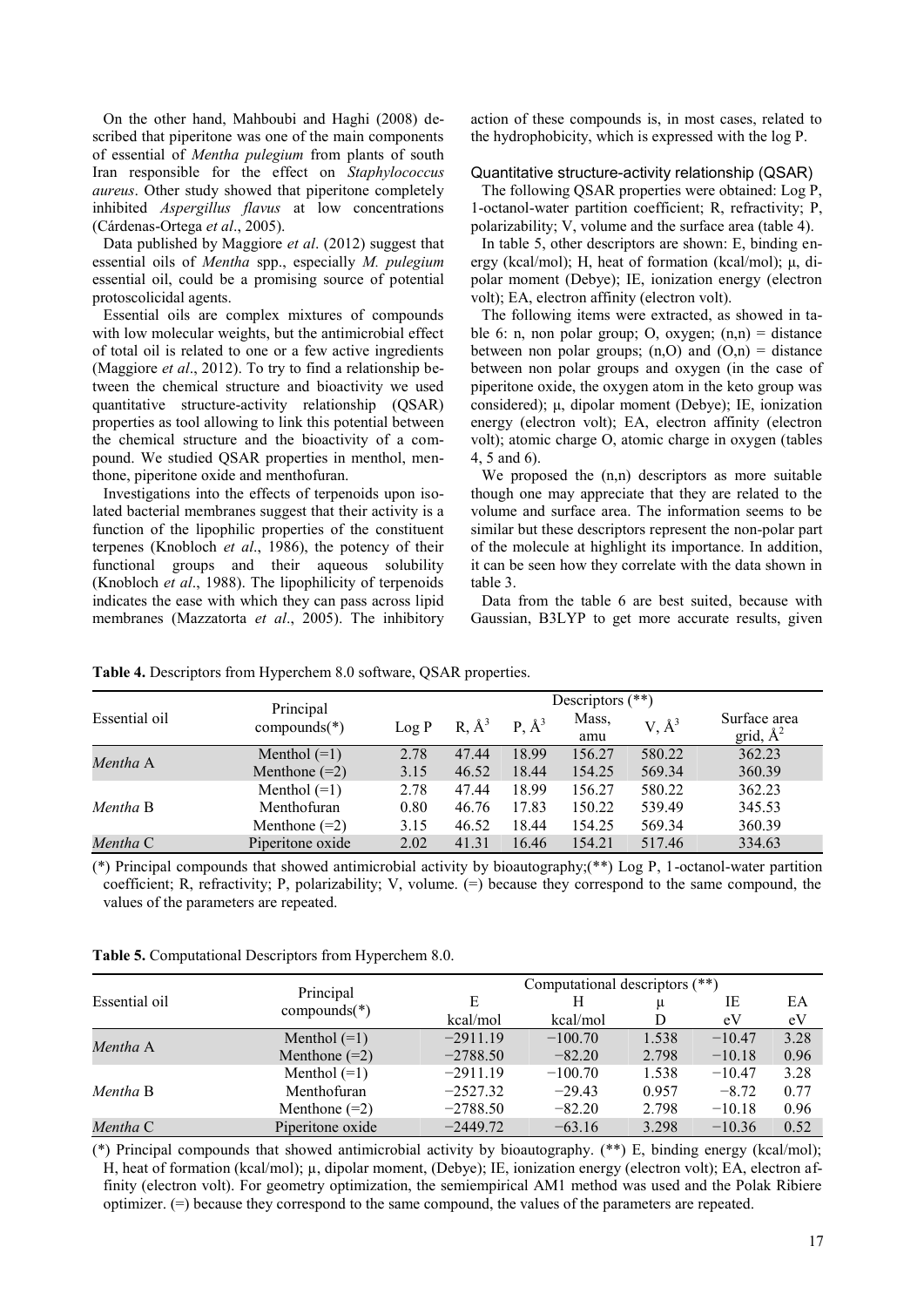|               | Principal        |       | Computational descriptors (**) |       |       |          |          |                                                                             |  |
|---------------|------------------|-------|--------------------------------|-------|-------|----------|----------|-----------------------------------------------------------------------------|--|
| Essential oil |                  | (n,n) | (n,0)                          | (O,n) | μ     | IE       | ЕA       | Atomic                                                                      |  |
|               | $compounds(*)$   |       |                                |       | D     | eV       | eV       | charge $O$<br>$-0.2513$<br>$-0.4538$<br>$-0.2513$<br>$-0.4590$<br>$-0.4538$ |  |
| Mentha A      | Menthol $(=1)$   | 8.56  | 3.28                           | 5.15  | 1.487 | $-6.963$ | 2.048    |                                                                             |  |
|               | Menthone $(=2)$  | 8.40  | 3.89                           | 4.88  | 2.786 | $-6.365$ | $-0.322$ |                                                                             |  |
|               | Menthol $(=1)$   | 8.56  | 3.28                           | 5.15  | 1.487 | $-6.963$ | 2.048    |                                                                             |  |
| Mentha B      | Menthofuran      | 7.88  | 6.24                           | 4.31  | 1.015 | $-5.483$ | 0.845    |                                                                             |  |
|               | Menthone $(=2)$  | 8.40  | 3.89                           | 4.88  | 2.786 | $-6.365$ | $-0.322$ |                                                                             |  |
| Mentha C      | Piperitone oxide | 6.08  | 5.07                           | 5.13  | 3.288 | $-6.656$ | 1.004    | $-0.4595$                                                                   |  |

**Table 6.** Computational descriptors from Gaussian 03.

(\*) Principal compounds that showed antimicrobial activity by bioautography. (\*\*) n, non polar group; O, oxygen;  $(n,n)$ , distance between non polar groups;  $(n,0)$  and  $(0,n)$ , distance between a non polar group and oxygen (in the case of piperitone oxide, the oxygen atom in the keto group is considered); µ, dipolar moment (Debye); IE, ionization energy (electron volt); EA, electron affinity (electron volt); Atomic charge O, atomic charge in oxygen. For geometry optimization, density functional calculations at the B3LYP/6-31G (d) level were used. (=) because they correspond to the same compound, the values of the parameters are repeated.

that this method works with electronic correlation.

In our case, menthone was the substance that presented the highest log P value (with similar concentrations on both essential oils of *Mentha* A and *Mentha* B), followed by menthol, but using that reasoning *Mentha* A should have had greater antimicrobial activity (due to its higher concentration in these substances). Vermuë *et al*. (1993) showed that a high logP did not always result in the greater toxicity of the compounds. Ben Arfa *et al*. (2006) explains that carvacryl acetate has a logP of 3.59 and thus hydrophobicity equivalent to carvacrol, but exhibited no effect on micro-organism growth. These results indicate that another factor other than hydrophobicity may be involved.

Antimicrobial activity of menthol can be explained because the alcohols are known to possess bactericidal rather than bacteriostatic activity against vegetative cells. The highest antimicrobial activity of the *Mentha* B in relation with *Mentha* A could be explained by different chemical composition. The stereochemistry of the major constituents had an influence on bioactivity (Hinou *et al.*, 1989). It can also be seen in table 4 that the volume and surface area varies between the constituents, as well as electronic-energetic characteristics and the distance between groups (tables 5 and 6).

Menthone was the major component (50.9%) of *Satureja odora* essential oil, showing MIC values of 800-1000 ug/mL against *P. larvae* and marked antimicrobial activity by bioatography method (Gende, 2009).

As described on table 1, the chromatographic analysis of *Mentha* B essential oil presented menthofuran in its composition, compound that was absent in the rest of the analyzed samples. Piperitone oxide on *Mentha* C seems to be the major constituent responsible for bioactivity within the tested major pure compounds supported by the bioautography assay.

The piperitone oxide and menthofuran had lower n, n values than menthol, that is a non-polar descriptor and it could be related to a critical part of the active site. There is, precisely, a very good correlation with the corresponding antimicrobial response (table 6). Similar values on the distances n, n between menthol and men-

thone were observed,  $8.5 \text{ Å}$  (table 6). The most noticeable difference between the chemical composition of *Mentha* A and *Mentha* B is the presence of menthofuran in the last one. Menthofuran showed more inhibitory activity than menthol and menthone and a non polar distance of 7.88 Å. Piperitone oxide showed the most inhibitory activity and a distance of 6.08 Å.

Statistically, the antimicrobial activity of *Mentha* B and *Mentha* C was similar, this result could be attributed to the extension of the non-polar area.

Another observation deriving from these results is that other terpenes in the essential oils may show some synergistic effects since the activity of the oils would be related to the respective composition, the structural configuration of the constituents and their functional groups and possible synergistic interactions between components (Dorman and Deans, 2000).

# **Conclusions**

Based on our results, we may conclude that the bioautography is a good method to identify the substances responsible for the antimicrobial activity. But, in the evaluation of the application of this technique it should be take care to consider the concentration of the compounds in the essential oil, because if a compound is in small quantities it can give a false negative, while when is in equal concentrations (i.e. evaluated pure) may be as or more active than others. This methodology gives an idea of what are the most active compounds of the essence in the ratio analysis.

In the future would be useful gather more biological data and analyze individual components and, in addition, search other molecular descriptors in order to perform a multiple regression analysis.

The present work reports the first systematic study about the use of QSAR properties to correlate antimicrobial activity of natural substances against *P. larvae*. We are currently working in a study of individual substances for providing a control measure system for AFB and other honeybee diseases.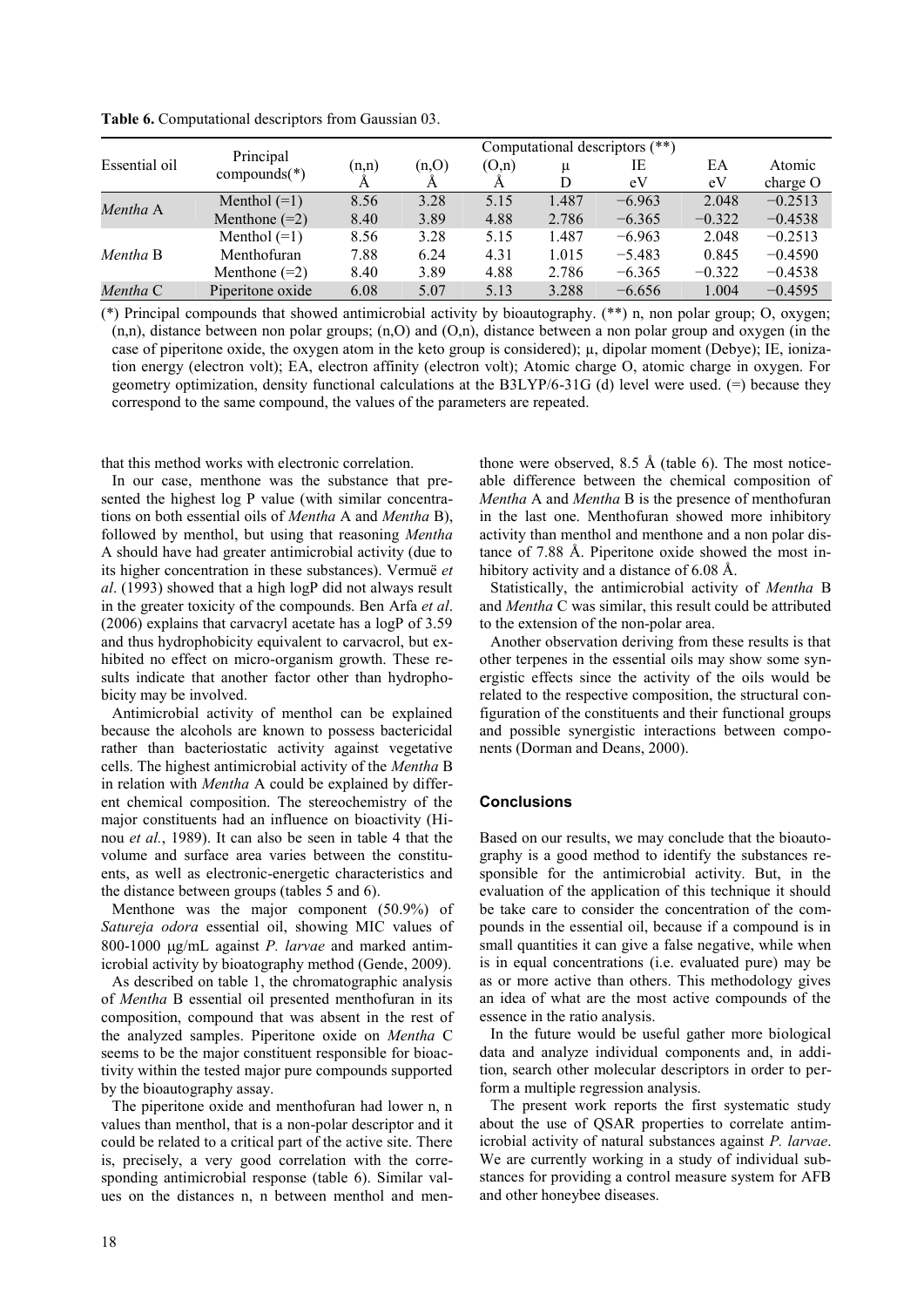## **Acknowledgements**

The authors would like to thank Dr Gabriel Gutkind (UBA) for his orientation in bioautography technique and Dr Diana Fasce for IR advice. This work was supported by UNMDP, CONICET, project from Universidad de Buenos Aires 20020100100348 and ANPCyP, Pict 12 grant to L.G.

# **References**

- ADAMS R. P., 2007.- *Identification of essential oil components by gas cromatography/mass spectroscopy*. 4<sup>th</sup> Ed.- Carol Stream, Illinois, Allured Publishing Corporation, USA.
- ALIPPI A. M., 1992.- Detección de *Bacillus larvae* en poblaciones mixtas de esporas bacterianas a partir de restos larvales.- *Microbiol SEM*, 8: 115-118.
- ALIPPI A. M., RINGUELET J. A., CERIMELE E. L., RE M. S., HENNING C. P., 1996.- Antimicrobial activity of some essential oils against *Paenibacillus larvae*, the causal agent of American foulbrood disease.- *Journal of Herbs, Spices & Medicinal Plants*, 4 (2): 9-16.
- BASSOLÉ I. H. N, LAMIEN-MEDA A., BAYALA B., TIROGO S., FRANZ C., NOVAK J., NEBIÉ R., HAMA DICKO M., 2010.- Composition and antimicrobial activities of *Lippia multiflora* Moldenke, *Mentha piperita* L. and *Ocimum basilicum* L. essential oils and their major monoterpene alcohols alone and in combination.- *Molecules*, 15: 7825-7839.
- BEN ARFA A., COMBES S., PREZIOSI-BELLOY L., GONTARD N., CHALIER P., 2006.- Antimicrobial activity of carvacrol related to its chemical structure.- *Letters in Applied Microbiology*, 43 (2): 149-54.
- BERTINI L. M., PEREIRA A. F., OLIVEIRA C. L. L., MENEZES E. A., MORAIS S. M., CUNHA F. A., CAVALCANTI E. S. B., 2005.- Perfi de sensibilidade de bactérias frente a óleos essenciais de algumas plantas do nordeste do Brasil.- *Infarma*, 17: 80- 83.
- BURDEN F., POLLEY M., WINKLER D., 2009.- Toward novel universal descriptors: charge fingerprints.- *Journal of Chemical Information and Modeling*, 49: 710-715.
- CÁRDENAS-ORTEGA N., ZAVALA-SÁNCHES M., AGUIRRE-RIVERA J., PÉREZ-GONZALEZ C., PÉREZ-GUTIÉRREZ S., 2005.- Chemical composition and antifungal activity of essential oil of *Chrysactinia mexicana* Gray.- *Journal of Agricultural and Food Chemistry*, 53 (11): 4347-4349.
- CARVALHO-FILHO J. L. S., BLANK A. F., ALVES P. B., EHLERT P. A. D., MELO A. S., CAVALCANTI S. C. H., ARRIGONI-BLANK M. F., SILVA-MANN R., 2006.- Influence of the harvesting time, temperature and drying period on basil (*Ocimum basilicum* L.) essential oil.- *Revista Brasileira de Farmacognosia*, 16: 24-30.
- CHANG H. J., KIM H. J., CHUN H. S., 2007.- Quantitative structure-activity relationship (QSAR) for neuroprotective activity of terpenoids.- *Life Sciences*, 80: 835-841.
- D'ALESSANDRO B., ANTÚNEZ K., PICCINI C., ZUNINO P., 2006.- DNA extraction and PCR detection of *Paenibacillus larvae* spores from naturally contaminated honey and bees using spore-decoating and freeze-thawing techniques.- *World Journal of Microbiology and Biotechnology*, 23: 593-597.
- DINGMAN D. W., STAHLY D. P., 1983.- Medium promoting sporulation of *Bacillus larvae* and Metabolism of Medium Components.- *Applied and Environmental Microbiology*, 46: 860-869.
- DORMAN H. J. D., DEANS S. G., 2000.- Antimicrobial agents from plants: antibacterial activity of plant volatile oils.- *Journal of Applied Microbiology*, 88: 308-316.
- ELOFF J. N., 1998.- A sensitive and quick microplate method to determine the minimal inhibitory concentration of plant extracts for bacteria.- *Planta Medica*, 64: 711-713.
- FDA (Food and Drug Administration), 1998.- *Bacteriological Analytical Manual*. 8th Ed.- The Journal of AOAC International, Gaithersburg, MD, USA.
- FLORIS I., CARTA C., MORETTI M. D. L., 1996.- Activity of various essential oils against *Bacillus larvae* White in vitro and in apiary trials.- *Apidologie*, 27 (2): 111-119.
- FORESMAN J., 1996.- *Exploring chemistry with electronic structure methods*. 2nd Edition.- Gaussian, Inc. Pittsburgh, PA, USA.
- FRISCH M. J., TRUCKS G. W., SCHLEGEL H. B., SCUSERIA G. E., ROBB M. A., CHEESEMAN J. R., ZAKRZEWSKI V. G., MONTGO-MERY J. J. A., STRATMANN R. E., BURANT J. C., DAPPRICH S., MILLAM J. M., DANIELS A. D., KUDIN K. N., STRAIN M. C., FAR-KAS O., TOMASI J., BARONE V., COSSI M., CAMMI R., MENNUCCI B., POMELLI C., ADAMO C., CLIFFORD S., OCHTERSKI J., PETER-SSON G. A., AYALA P. Y., CUI Q., MOROKUMA K., MALICK D. K., RABUCK A. D., RAGHAVACHARI K., FORESMAN J. B., CIO-SLOWSKI J., ORTIZ J. V., STEFANOV B. B., LIU G., LIASHENKO A., PISKORZ P., KOMAROMI I., GOMPERTS R., MARTIN R. L., FOX D. J., KEITH T., AL-LAHAM M. A., PENG C. Y., NANAYAKKARA A., GONZALEZ C., CHALLACOMBE M., GILL P. M. W., JOHNSON B., CHEN W., WONG M. W., ANDRES J. L., GONZALEZ C., HEAD-GORDON M., REPLOGLE E. S., POPLE J. A., 2004.- *Gaussian 03, Revision C.01*.- Gaussian Inc., Wallingford, UK.
- FUSELLI S. R., GENDE L. B., GARCÍA DE LA ROSA S. B., EGUARAS M. J., FRITZ R., 2005. - Inhibition of *Paenibacillus larvae* subsp *larvae* by the essential oils of two wild plants and their emulsifying agents.- *Spanish Journal of Agricultural Research*, 3 (2): 220-224.
- GENDE L. B., 2009.- Principales componentes de aceites esenciales relacionados con actividad antimicrobiana frente a *Paenibacillus larvae*. 232 pp. *Doctoral thesis*, Universidad de Farmacia y Bioquímica, Universidad de Buenos Aires, Argentina.
- GENDE L. B., EGUARAS M. J., FRITZ R., 2008a.- Evaluation of culture media for *Paenibacillus larvae* applied to studies of antimicrobial activity.- *Revista Argentina de Microbiología*, 40: 147-150.
- GENDE L. B., FLORIS I., FRITZ R., EGUARAS M. J., 2008b.- Antimicrobial activity of cinnamon (*Cinnamomum zeylanicum*) essential oil and its main components against *Paenibacillus larvae* from Argentine.- *Bulletin of Insectology*, 61 (1):1-4.
- GENDE L. B., FERNÁNDEZ N. J., BUFFA F., RUIU L., SATTA A., FRITZ R., EGUARAS M. J. FLORIS I., 2010a.- Susceptibility of *Paenibacillus larvae* isolates to a tetracycline hydrochloride and Cinnamon (*Cinnamomum zeylanicum*) essential oil mixture.- *Bulletin of Insectology*, 63 (2): 247-250.
- GENDE L., MAGGI M., VAN BAREN C., DI LEO LIRA A., BAN-DONI A., FRITZ R., EGUARAS M. J., 2010b.- Antimicrobial and miticide activity investigation of the *Eucalyptus globulus* essential oil isolated from different Argentinean geographic areas.- *Spanish Journal of Agricultural Research*, 8 (3): 642-650.
- GENERSCH E., 2010.- American foulbrood in honeybees and its causative agent, *Paenibacillus larvae*.- *Journal of Invertebrate Pathology*, 103 (supplement): S10-S19.
- GILLARD M., CHARRIERE J. D., BELLOY L., 2008.- Distribution of *Paenibacillus larvae* spores inside honey bee colonies and its relevance for diagnosis.- *Journal of Invertebrate Pathology*, 99: 92-95.
- HINOU J. B., HARVALA C. E., HINOU E. B., 1989.- Antimicrobial activity screening of 32 common constituents of essential oils.- *Pharmazie*, 44: 302-303.
- ISKAN G., KIRIMER N., KÜRKCÜOOGLU M., HÜSNÜ K., DEMIRCI F., 2002.- Antimicrobial screening of *Mentha piperita* essential oils.- *Journal of Agricultural and Food Chemistry*, 50: 3943-3946.